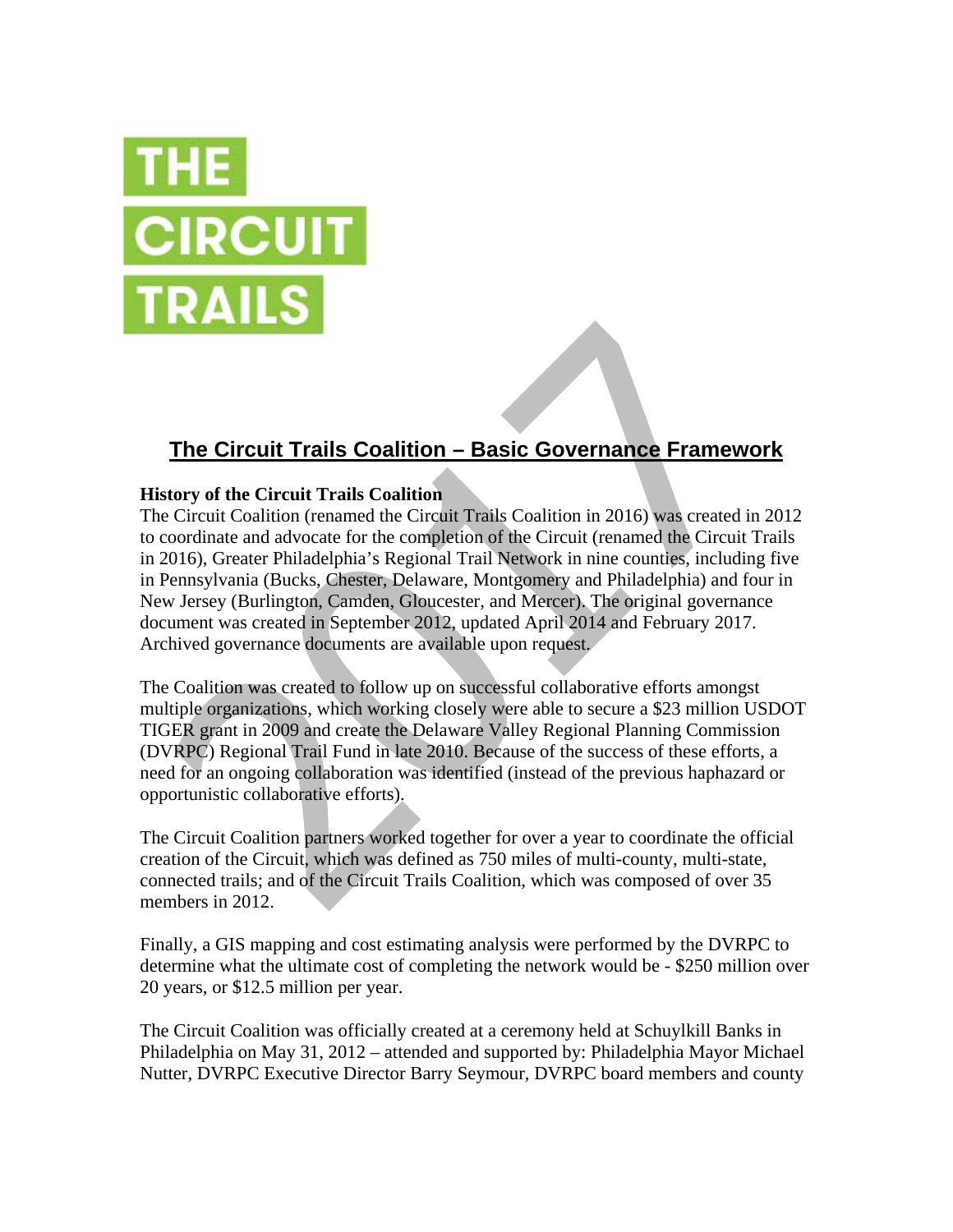representatives, supporters from the business and foundation communities, and every Circuit member organization.

# **Circuit Trails Coalition Structure**

The Circuit Coalition also saw the need for a more focused steering committee and governance structure. This revised document delineates the governance structure for the Circuit Trails Coalition, with subsections to describe the basic principles of governance for the Coalition.

# **Process to become a Member Organization:**

Organizations interested in joining the Circuit Trails Coalition should have some kind of connection with multi-use trails that accommodate all types of users in the nine counties of the Greater Philadelphia Region in PA and NJ. Organizations outside this area can still submit a request, but must demonstrate their connectivity and relevance to the 750+ miles of trails that have already been mapped.

The procedure for joining shall work as follows:

- 1) Organizations submit a written request to the Circuit Trails Coalition Steering Committee on official organization letterhead.
- 2) The Steering Committee will analyze it and take it to the overall members for consideration.
- 3) Upon analysis, the request might be approved or additional information requested from the applicant organization.

# **Benefits and Responsibilities of Member Organizations:**

Coalition membership will have multiple benefits for member organizations. A few of these benefits include:

- 1) Each Member Organization will have up to date access to the latest federal, state, and regional trail funding information, and will help direct funding campaigns.
- 2) Each Member Organization will receive one single vote to select the members of the Circuit Trails Coalition Steering Committee and on other votes brought to the membership by the Steering Committee
- 3) Each Member Organization will be able to make nominations to the Steering Committee.
- 4) Each Member Organization can submit content, events, etc. to be posted in the Circuit Trails blog and social media.
- 5) Each Member Organization will be able to assist the Steering Committee and state and regional governmental agencies in identifying trail development priorities.
- 6) As part of the Circuit Trails Coalition, each Member Organization will have unmatched access to the leaders in regional trail development, and to multiple other networking opportunities.
- 7) No annual membership renewal is necessary.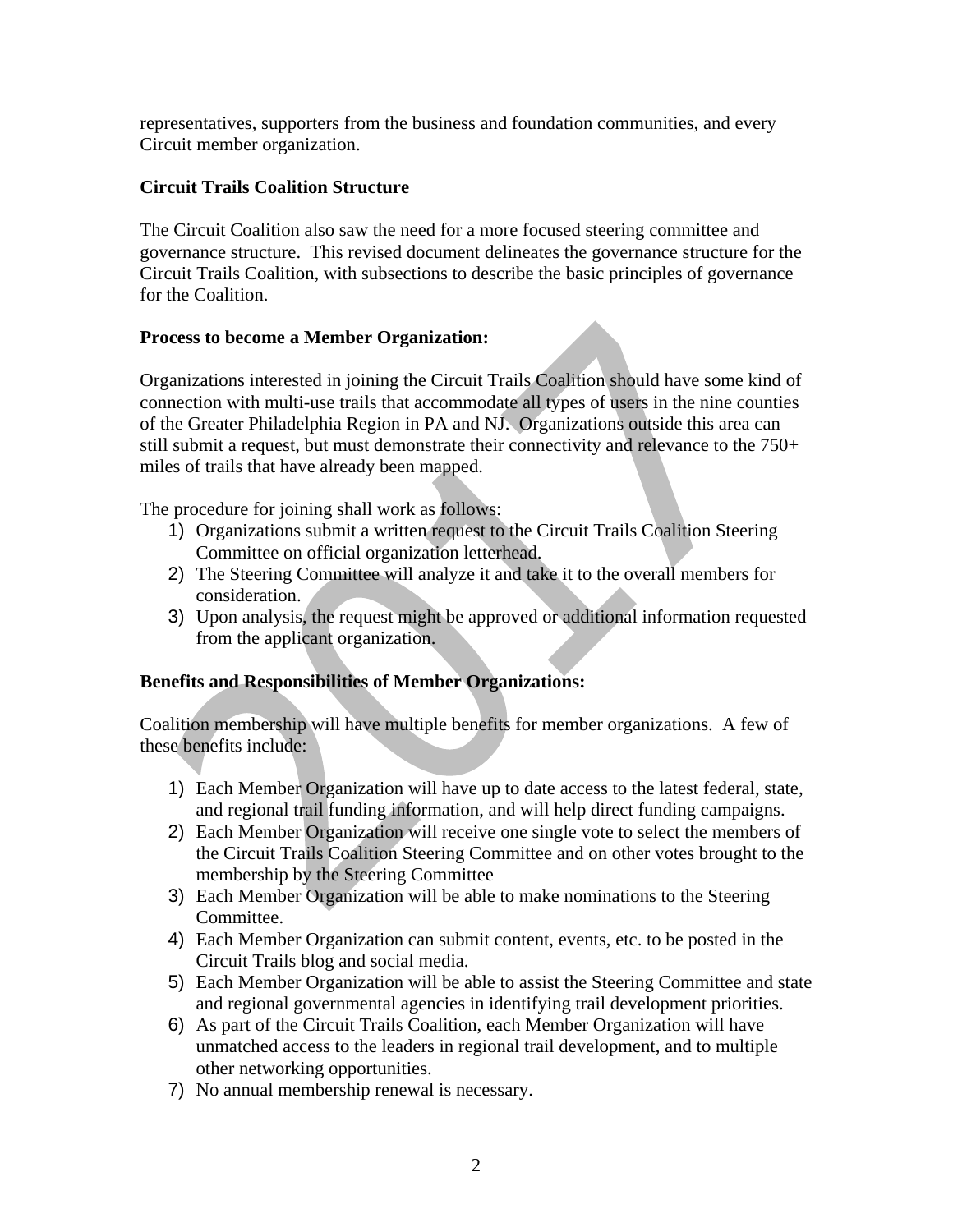8) Finally, All Member Organization employees will be eligible to participate in Circuit Trails Coalition events and meetings – even those not formally open to the general public.

Each member organization will have the following responsibilities:

- 1) Exhibit and promote the Circuit Trails branding and the organization's participation in the Circuit Trails Coalition, including by posting the Circuit Trails logo and map on the organization's website, by writing articles and blog entries about the Circuit Trails, and by performing presentations about the Circuit Trails.
- 2) If the organization plans, designs, engineers, or builds segments of trails within the Circuit Trails, it shall include the Circuit Trails logo and a mention of the Circuit Trails in all project communications to the public and in signs at construction sites.
- 3) Cooperate with the Steering Committee in implementation of the Strategic Goals and Action Items that are selected by the Steering Committee each year.
- 4) Serve as a point person or member of one or more of the strategy subcommittees, depending on area of expertise and interest.

# **Removal of Organization from Membership**

A Member Organization shall remain in good standing with the Coalition unless an issue of concern is brought to the attention of the Steering Committee. Should an issue arise, the Member Organization shall receive the opportunity to present their point of view at a subsequent Steering Committee meeting; and receive guidance from the Steering Committee on how to correct the issue. If the issue persists, the Steering Committee can recommend exclusion of the organization from membership. The Member Organization will remain officially a member of the Coalition until, after a 30-day comment period, it is excluded by a majority vote of the membership.

# **Steering Committee of Coalition:**

The Steering Committee (SC) will be composed of 12-14 members, each with a single vote. The SC shall have a balance between different types of organizations, including:

- 1) At least 4 members from an organization based in PA or NJ
- 2) At least 3 members to represent trail-building and trail-management organizations

Furthermore, the SC members shall represent as best as possible a geographic balance of the many different components of the Circuit.

The Chair and Vice-Chairs of the Steering Committee shall be responsible for advancing the interests of the Circuit Trails Coalition; for convening a monthly meeting/conference call for the Steering Committee; for maintaining communications with the overall Circuit Trails Coalition membership; and for convening the full membership meeting on a regular basis.